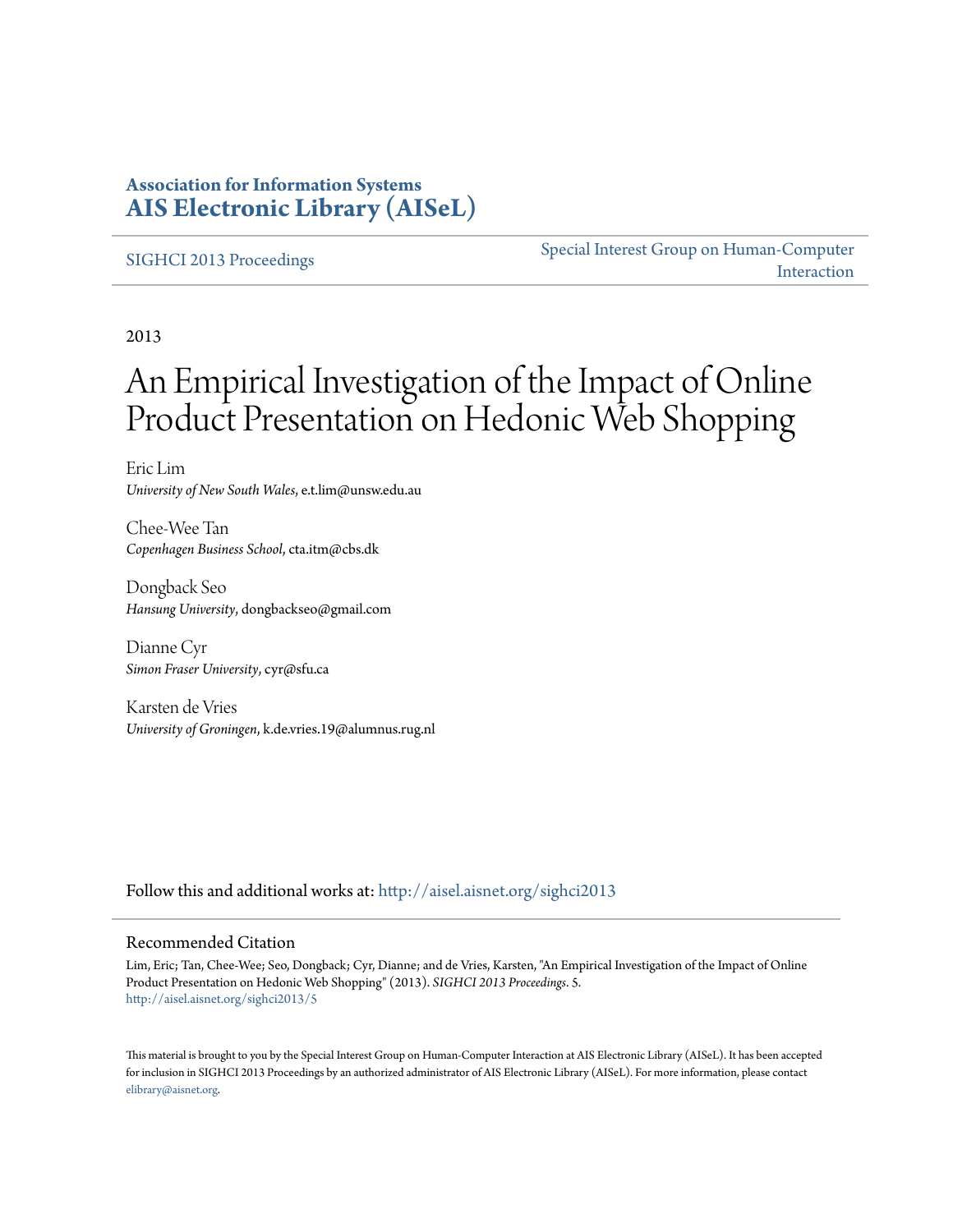## **An Empirical Investigation of the Impact of Online Product Presentation on Hedonic Web Shopping**

#### **Eric T. K. Lim**

Australian School of Business University of New South Wales e.t.lim@unsw.edu.au

**Dianne Cyr** Beedie School of Business Simon Fraser University cyr@sfu.ca

**Chee-Wee Tan** Department of IT Management Copenhagen Business School cta.itm@cbs.dk

**Dongback Seo** Hansung University dongbackseo@gmail.com

**Karsten de Vries** Faculty of Economics and Business University of Groningen k.de.vries.19@alumnus.rug.nl

#### **ABSTRACT**

*Despite the prevalence of online shopping, consumers' hedonic experience, when shopping online, is often limited due to static product images and uninspiring product description in textual form. To this end, this study endeavors to shed light on how contemporary and widely applied online product presentation formats influence consumers' hedonic web shopping experience. Building on the Theory of Reasoned Action (TRA), we advance a theoretical model that posits enjoyment and flow as positive indicators of consumers' hedonic web shopping experience, which in turn affects their behavioral intents to return and purchase from an e-commerce website. Our theoretical model is then subjected to empirical validation through an experiment that distinguishes between functional (product description) and visual (product display) dimensions of online product presentation. Findings suggest that hedonic web shopping could be induced through online product presentation that exhibits interactivity, vividness and social presence.*

#### **Keywords**

Online product presentation, hedonic web shopping, enjoyment, flow.

#### **INTRODUCTION**

Although online shopping is a pervasive aspect of daily life for many people, consumers' hedonic experience, when shopping online, is often limited due to de facto standards being applied in product presentation. Static images and textual product descriptions are typically the norm even for sophisticated e-commerce websites (e.g., Amazon.com and Walmart.com), leading to an impoverished hedonic web shopping experience as compared to offline retail. Although past studies have testified to the business opportunities offered by hedonic web shopping, few with the exception of Jiang and Benbasat (2004, 2007a, 2007b) have investigated the impact of online product presentation on hedonic web shopping. Even then, Jiang and Benbasat (2004, 2007a, 2007b) have not fully differentiate between functional and

visual dimensions of online product presentation in their work. To this end, this study endeavors to shed light on how online product presentation formats influence consumers' hedonic web shopping experience by: (1) distinguishing between textual and audio forms of presenting product descriptions (functional dimension), and; (2) employing distinctive visualization techniques (i.e., static images, videos and virtual product experience) for displaying products.

#### **THEORETICAL FOUNDATION**

When shopping online, consumers are not only motivated by utilitarian goals (e.g., product acquisition), they may also pursue hedonic objectives (e.g., expectations of fun and pleasure) as well. Past studies have shown that consumers, when shopping online, respond to emotional cues (Koufaris, 2002) and desire affective outcomes, which comprise feelings of arousal, enjoyment, involvement, pleasure, spontaneity and stimulation (Cyr, 2014). We therefore define *hedonic web shopping* as the *extent to which e-commerce websites enable consumers to be immersed in the emotive and multi-sensory aspects of online shopping*.

Online shopping differs from that of offline shopping in that it is restricted to presenting mostly two-dimensional graphics and textual information. In the absence of direct product experience, online shopping "limits the ability of consumers to judge product quality and leaves them less emotionally engaged in shopping experiences" (Jiang and Benbasat, 2004, p. 112). This study therefore extends Jiang and Benbasat's (2007a, 2007b) work by delineating between functional (i.e., product description) and visual (i.e., product display) elements in investigating how online product presentation shapes hedonic web shopping.

#### **Theoretical Model**

Subscribing to the Theory of Reasoned Action (TRA), we advance a theoretical model that explains and predicts the impact of online product presentation on consumers' shopping experiences. According to the TRA, a person's volitional behavior is predicated on his/her behavioral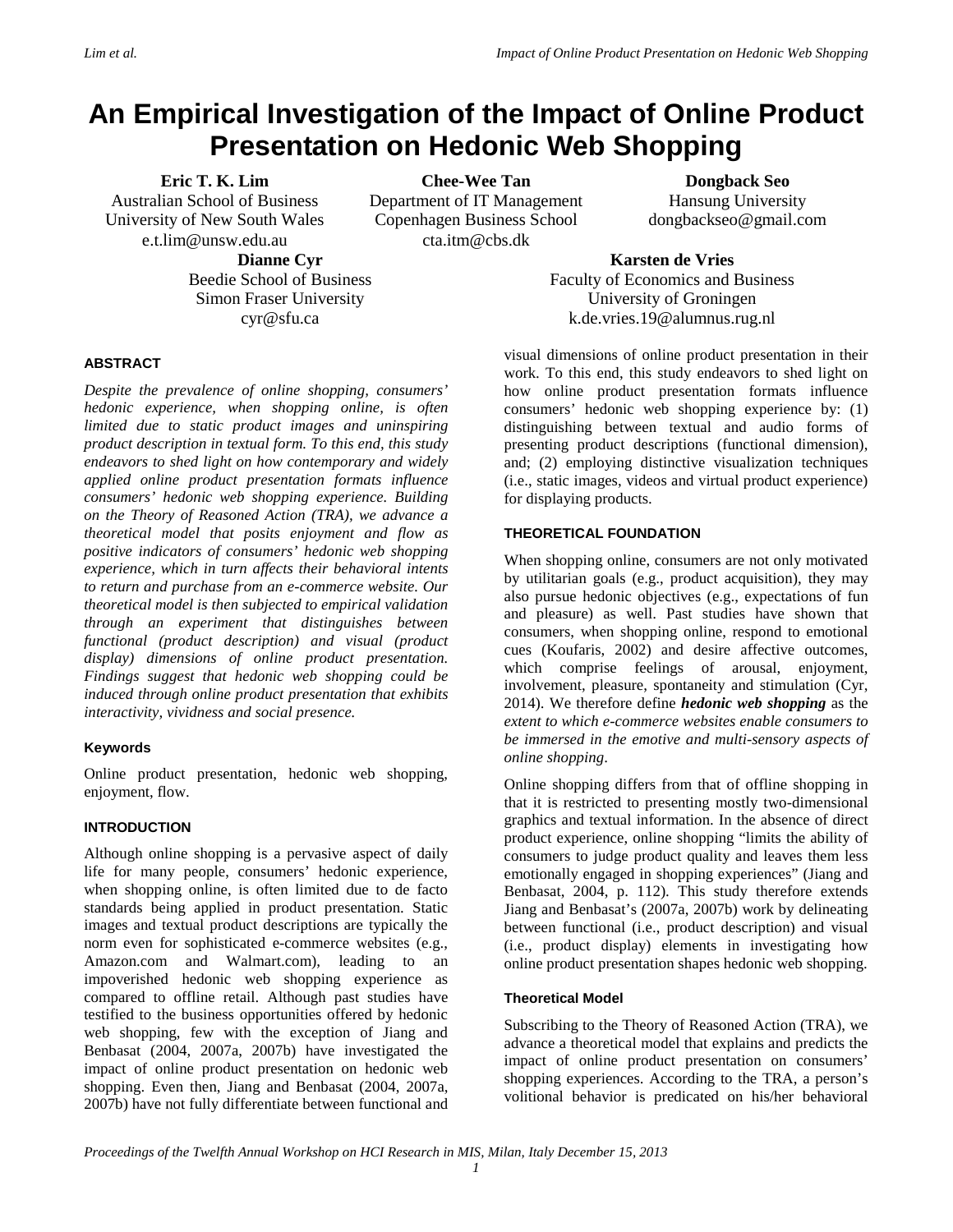intentions, which are in turn determined by his/her attitude towards the behavior and this attitude is the culmination of cumulative beliefs about the behavior (Ajzen and Fishbein, 1980). In the context of this study, we are hence interested in consumers' behavioral intentions to: (1) revisit an e-commerce website, and; (2) purchase from the website. This is because it is not only crucial for e-merchants to entice consumers to revisit ecommerce websites, it is also imperative for them to convert these visits into tangible purchases (e.g., Jiang and Benbasat, 2007a). We therefore hypothesize that:

**H1**: *Consumers' attitudes towards shopping at an ecommerce website positively influence their intentions to return to the website.*

**H2**: *Consumers' attitudes towards shopping at an ecommerce website positively influence their intentions to purchase on the website.*

As stated by Hassanein and Head (2007), "user attitude towards a technology is directly affected by beliefs about the system" (p. 692). Clear distinctions must however be drawn between *object*- and *behavioral*-based beliefs in predicting system usage behavior (Wixom and Todd, 2005). While object-based beliefs deal with technical aspects of the system, behavioral-based beliefs only acquire meaning when targeting specific system-related behaviors (see Wixom and Todd, 2005). We hence differentiate between object-based beliefs (associated with the technological qualities of online product presentation) and behavioral-based beliefs (related to consequences of utilizing such product presentation) in conceptualizing the impact of online product presentation on hedonic web shopping.

#### *Behavioral-based Beliefs of Hedonic Web Shopping*

*Enjoyment*: Enjoyment reflects "the extent to which the activity of using the technology is perceived to provide reinforcement in its own right, apart from any performance consequences that may be anticipated" (Childers et al., 2001, p. 513). For this reason, Massey et al. (2007) maintained that "hedonic sites aim to provide self-fulfilling value and enjoyment to a customer" (p. 284). We therefore define enjoyment as the *extent to which feelings of pleasure are induced in consumers through online shopping* and hypothesize that:

#### **H3**: *Consumers' feelings of enjoyment from shopping at an e-commerce website positively influence their attitudes towards the website.*

*Flow*: When people are in a state of flow, they become absorbed in their activity so much so that they possess a narrowed attention focus and experience a loss of selfconsciousness (Koufaris, 2002). Within extant literature, flow has been found to exert a positive influence on consumers' attitudes towards online shopping (e.g., Guo and Poole, 2009). We therefore define flow as the *psychological state in which consumers act with total involvement when shopping online* and hypothesize that:

**H4**: *Consumers' feelings of flow from shopping at an ecommerce website positively influence their attitudes towards the website.*

#### *Object-based Beliefs of Hedonic Web Shopping*

*Interactivity*: Interactive product presentations are those that illustrate product features, assisting consumers to produce mental images of how a product may be utilized. Adapting Jiang and Benbasat's (2007a) definition, interactivity is defined in this study as the *extent to which an e-commerce website provides a mediated environment where consumers can interact with products in real time*. Because interactive product presentation aids consumers in visualizing how a product may be utilized, it is conceivable that feelings of enjoyment are likely to be amplified when shopping online (Jiang and Benbasat, 2007a). We therefore hypothesize that:

#### **H5**: *Perceived interactivity of online product presentation positively influences consumers' feelings of enjoyment from shopping at an e-commerce website.*

By facilitating interactions to take place between consumers and products on e-commerce websites, one might expect that interactive product presentations are better able to retain consumers' involvement throughout the online shopping process (Guo and Poole, 2009). We therefore hypothesize that:

**H6**: *Perceived interactivity of online product presentation positively influences consumers' feelings of flow from shopping at an e-commerce website.*

*Vividness*: Vivid product presentations expose consumers to a much greater number of "information cues about a product and stimulates more sensory channels than a pallid product presentation" (Jiang and Benbasat, 2007a, p. 456), Vivid product presentations attract and hold consumers' attention by stimulating one's imagination through imageries that are concrete, provocative and emotionally appealing. We therefore define vividness as the *extent to which an e-commerce website provides a mediated environment where consumers can access product information in multi-sensory formats*. Because vivid product presentations excite multiple sensory organs on the part of consumers, feelings of enjoyments are likely to manifest. We therefore hypothesize that:

**H7**: *Perceived vividness of online product presentation positively influences consumers' feelings of enjoyment from shopping at an e-commerce website.*

Similarly, vivid product presentations, by attracting and retaining consumers' attention during online shopping, should positively influence feelings of flow. We therefore hypothesize that:

**H8**: *Perceived vividness of online product presentation positively influences consumers' feelings of flow from shopping at an e-commerce website.*

*Proceedings of the Twelfth Annual Workshop on HCI Research in MIS, Milan, Italy December 15, 2013*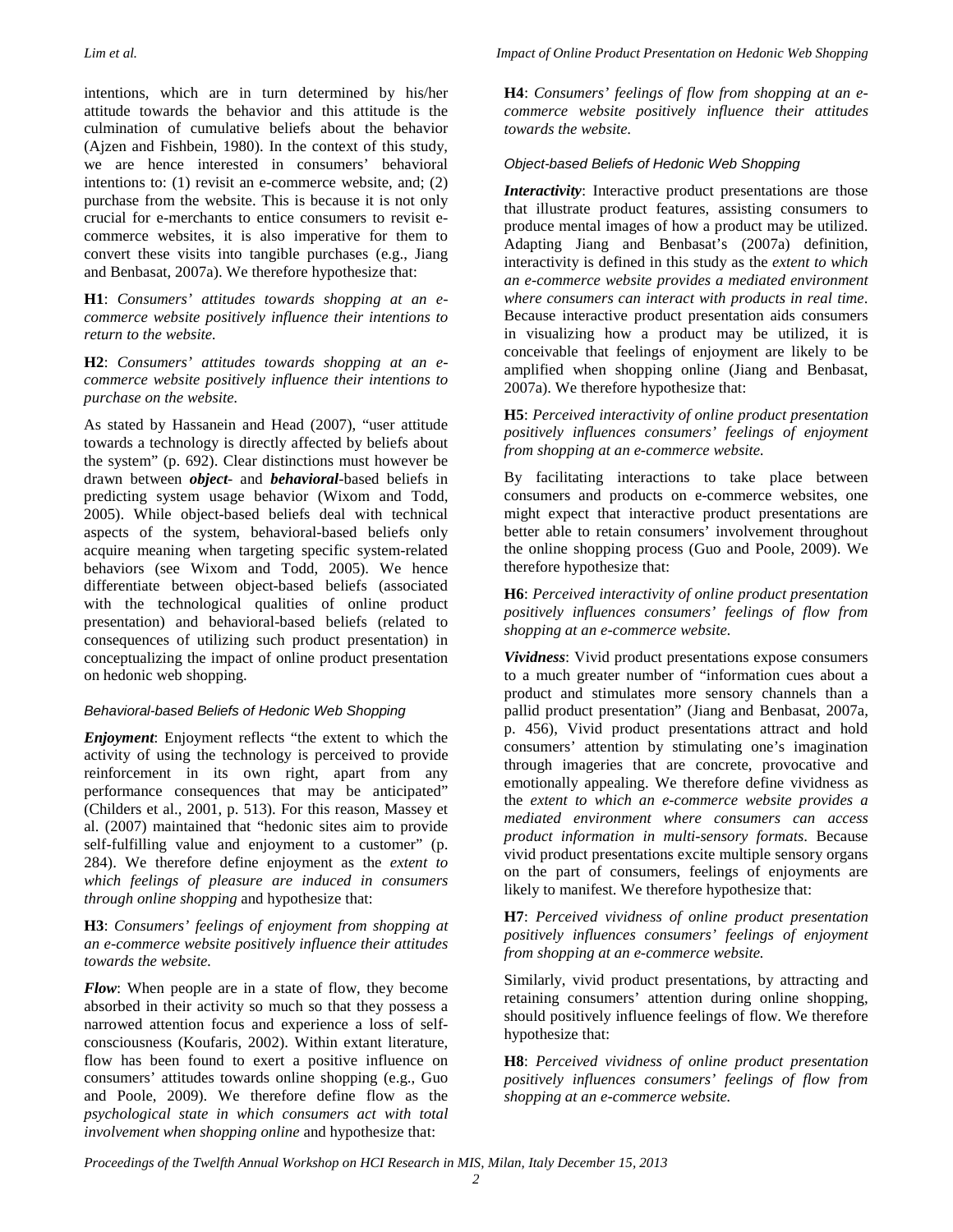*Social Presence*: Social presence is defined as the *extent to which an e-commerce website provides a mediated environment where consumers can experience others as being psychologically present*. Although e-commerce websites are generally deemed as channels with low social presence, Hassanein and Head (2007) have countered that it is possible for communication mediums to establish a psychological connection with users through conveying a sense of human warmth and sociability. This is especially true for online product presentation in that perceptions of social presence could be induced through visual and textual content, which embodies rich social cues. We therefore hypothesize that:

**H9**: *Perceived social presence of online product presentation positively influences consumers' feelings of enjoyment from shopping at an e-commerce website.*

Given that social presence fosters an impression of human contact, online product presentation with high social presence should be able to captivate consumers and induce a state of flow when shopping online. We therefore hypothesize that:

**H10**: *Perceived social presence of online product presentation positively influences consumers' feelings of flow from shopping at an e-commerce website.*

*Visual Control*: Visual control proffers a multidimensional view of products by allowing consumers to manipulate their appearance or form (Jiang and Benbasat, 2004). Visual control expands consumers' product knowledge by empowering them to draw inferences and confirm predictions about product performance (Jiang and Benbasat, 2007b). We therefore define visual control as the *extent to which an e-commerce website provides a mediated environment where consumers can manipulate and view products from multiple angles*. Since visual control provides consumers with the opportunity to experience products virtually, heightened feelings of enjoyment should emerge. We therefore hypothesize that:

**H11**: *Perceived visual control of online product presentation positively influences consumers' feelings of enjoyment from shopping at an e-commerce website.*

Online product presentation with visual control should induce a state of flow among consumers due to the latter's enhanced ability to experience products virtually. Because the positive relationship between visual control and flow has been empirically substantiated by Jiang and Benbasat (2004), we hypothesize that:

**H12**: *Perceived visual control of online product presentation positively influences consumers' feelings of flow from shopping at an e-commerce website.*

#### **METHODOLOGY**

To validate our theoretical model, we conduct an experiment with eight different online product presentation formats in order to investigate their impact on hedonic web shopping.

#### **Experimental Design**

Online product presentation comprises both functional and visual dimensions (Jiang and Benbasat, 2004). Whereas the functional dimension deals with product description or specifications, the visual dimension is concerned with product appearance as portrayed to consumers. In the same vein, we distinguish between online product presentation formats that showcase products (visual dimension) and those that convey product information (functional dimension) (see Table 1).

| <b>Dimension</b> | <b>Presentation Format</b>                 | <b>Actionable Design Principle</b> |  |  |  |  |  |  |
|------------------|--------------------------------------------|------------------------------------|--|--|--|--|--|--|
| Functional       | Textual                                    | Static product description         |  |  |  |  |  |  |
|                  | Audio                                      | Narrated product description       |  |  |  |  |  |  |
| Visual           | Image                                      | Static product image               |  |  |  |  |  |  |
|                  | Video                                      | Product video                      |  |  |  |  |  |  |
|                  | <b>Virtual Product</b><br>Experience (VPE) | Rotatable 3D product image         |  |  |  |  |  |  |

#### **Table 1. Online Product Presentation Formats**

Based on Table 1, we conduct an online experiment that employs a **2** [*Functional Element*: Text and Audio] x **4**  [*Visual Element*: No Image, Image, Video and Virtual Product Experience] *between-subjects* factorial design.

The experiment was organized with the cooperation of Geef Gevoel [\(http://www.geefgevoel.nl/\)](http://www.geefgevoel.nl/), an up and coming online gift store located in the Netherlands. Geef Gevoel envisioned itself to be an online store with gift packs that are aimed primarily at the Dutch market. The gift packs of Geef Gevoel are hedonic in nature because they are specifically designed to convey a certain feeling or emotion (see Figure 1).



**Figure 1. Gift Pack 'Het Pronkjewail Gevoel'**

For each of the eight treatment cells, an artificial clone of the Geef Gevoel website was developed with the same exact design and offering an identical range of products. The sole difference among these artificial experimental websites lies in the combination of functional and visual dimensions for online product presentation that corresponds to the manipulation for each treatment cell.

Participants for the experiment were recruited from the student body of a large university in the Netherlands. Participation was voluntary. For those who volunteered to participate in the experiment, they were randomly

*Proceedings of the Twelfth Annual Workshop on HCI Research in MIS, Milan, Italy December 15, 2013*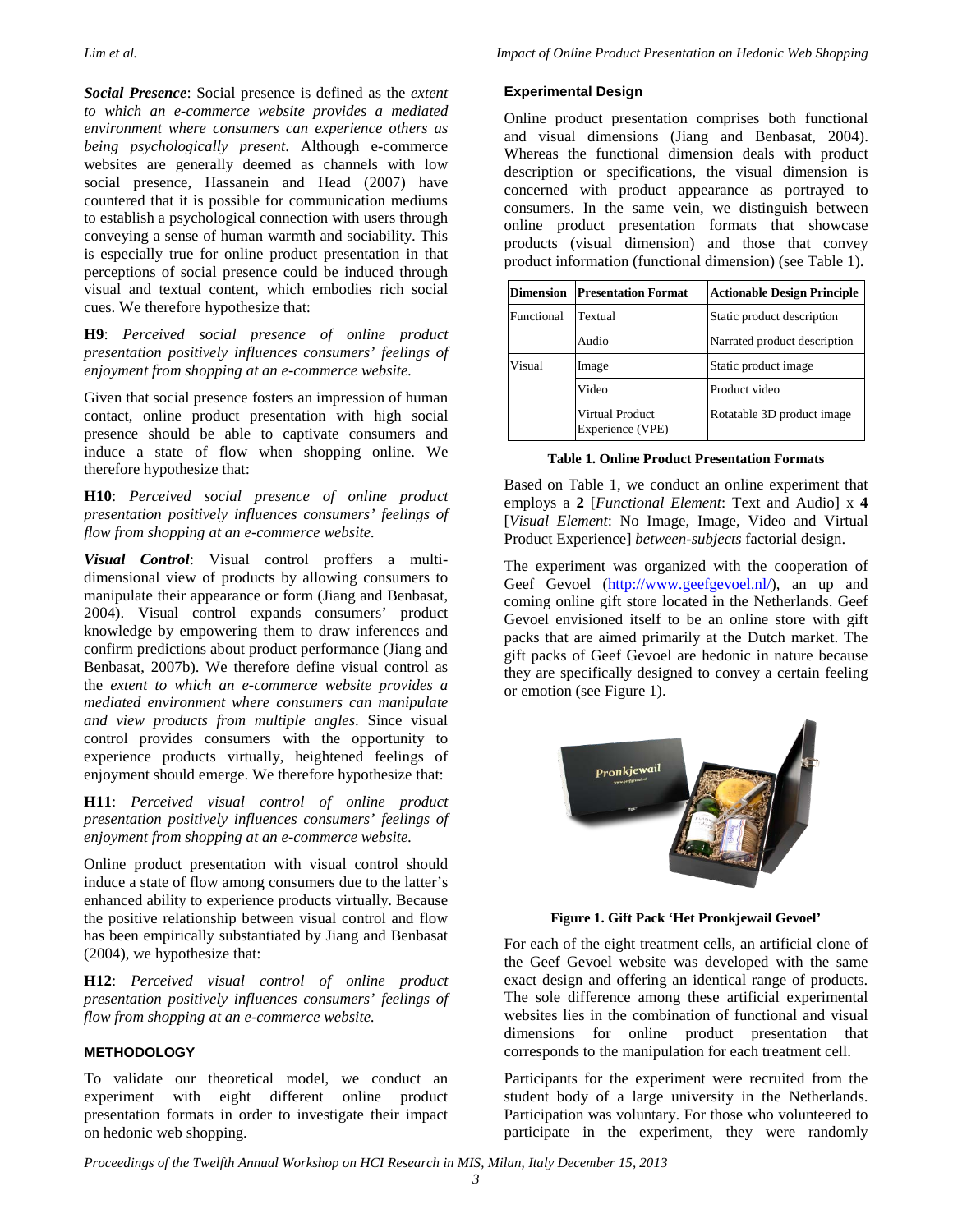assigned to one of the eight treatment conditions. Participants were presented with the experimental website corresponding to their treatment condition and instructed to take as long as they need to explore the different gift packs offered on the site. Participants were also allowed to make simulated purchases as they would on a real shopping website. After having visited the experimental website, participants were directed to an online questionnaire where they were asked to evaluate their hedonic web shopping experience. Constructs from our theoretical model have been investigated in past studies and measures can be readily obtained from extant literature with minor modifications whenever necessary.

#### **Data Analysis**

A total of 173 participants volunteered for the experiment of which 13 responses were discarded for being outliners, resulting in a sample size of 160 data points (ranging from 18 to 22 participants per treatment cell) for analysis. No significant difference in demographic composition was detected across the eight treatment cells.

Partial Least Squares (PLS) analysis was employed to analyze survey data gathered in the experiment. Because survey measures may be plagued by common method bias, we applied Harman's (1967) one-factor extraction test to the data sample. No single factor accounted for more than 50% of total variance explained, implying that common method bias is not a threat in this study. As can be seen from Table 2, all constructs exceed prescribed thresholds, thus supporting convergent validity. Conversely, for sufficient discriminant validity, the AVE from each construct should be greater than the variance shared between the construct and other constructs in the model. Based on the inter-construct correlation matrix generated from SmartPLS, all constructs display sufficient discriminant validity (see Table 2).

|                              | <b>Average Variance</b><br><b>Extracted (AVE)</b><br>50.501 | Composite<br><b>Reliability</b><br>$5 - 0.701$ | Cronbach's<br>Alpha $(a)$<br>$5 - 0.701$ | <b>ATT</b> | <b>FLO</b>          | ENJ   | <b>INT</b>         | <b>INP</b>  | <b>INR</b> | <b>SOP</b> | <b>VIC</b> | <b>VIV</b> |
|------------------------------|-------------------------------------------------------------|------------------------------------------------|------------------------------------------|------------|---------------------|-------|--------------------|-------------|------------|------------|------------|------------|
| <b>Attitude (ATT)</b>        | 0.778                                                       | 0.913                                          | 0.857                                    | 0.882      |                     |       |                    |             |            |            |            |            |
| Flow (FLO)                   | 0.667                                                       | 0.857                                          | 0.750                                    |            | $0.551$ 0.817       |       |                    |             |            |            |            |            |
| <b>Enjoyment</b> (ENJ)       | 0.787                                                       | 0.936                                          | 0.909                                    |            | $0.747$ 0.575       | 0.887 |                    |             |            |            |            |            |
| Interactivity (INT)          | 0.708                                                       | 0.879                                          | 0.797                                    | 0.444      | 0.453               | 0.469 | 0.842              |             |            |            |            |            |
| Intention to Purchase (INP)  | 0.775                                                       | 0.932                                          | 0.903                                    | 0.706      | 0.423               | 0.519 | 0.378              | 0.881       |            |            |            |            |
| Intention to Return (INR)    | 0.836                                                       | 0.939                                          | 0.902                                    | 0.781      | 0.465               | 0.679 | 0.424              | 0.692       | 0.915      |            |            |            |
| <b>Social Presence (SOP)</b> | 0.586                                                       | 0.876                                          | 0.823                                    |            | $0.693 \mid 0.533$  | 0.684 | $0.416 \mid 0.480$ |             | 0.612      | 0.766      |            |            |
| <b>Visual Control (VIC)</b>  | 0.793                                                       | 0.920                                          | 0.870                                    | 0.327      | 0.281               | 0.329 | 0.412              | 0.294       | 0.272      | 0.295      | 0.891      |            |
| Vividness (VIV)              | 0.672                                                       | 0.891                                          | 0.836                                    |            | $0.701 \quad 0.508$ | 0.684 |                    | 0.506 0.569 | 0.711      | 0.681      | 0.445      | 0.820      |

**Table 2. Inter-Construct Correlation Matrix**

The test of the structural model include estimates of the path coefficients that indicate the strengths of the relationships between independent and dependent variables as well as  $R^2$  values that capture the amount of variance explained by the independent variables on its dependent counterpart. The bootstrap re-sampling

technique was employed to generate 500 random samples from the original data set to compute for standard errors. Figure 4 depicts statistical results from analyzing our proposed theoretical model of the impact of online product presentation on hedonic web shopping.



**Figure 2. Analytical Results of Structural Equation Model (SEM)**

*Proceedings of the Twelfth Annual Workshop on HCI Research in MIS, Milan, Italy December 15, 2013*